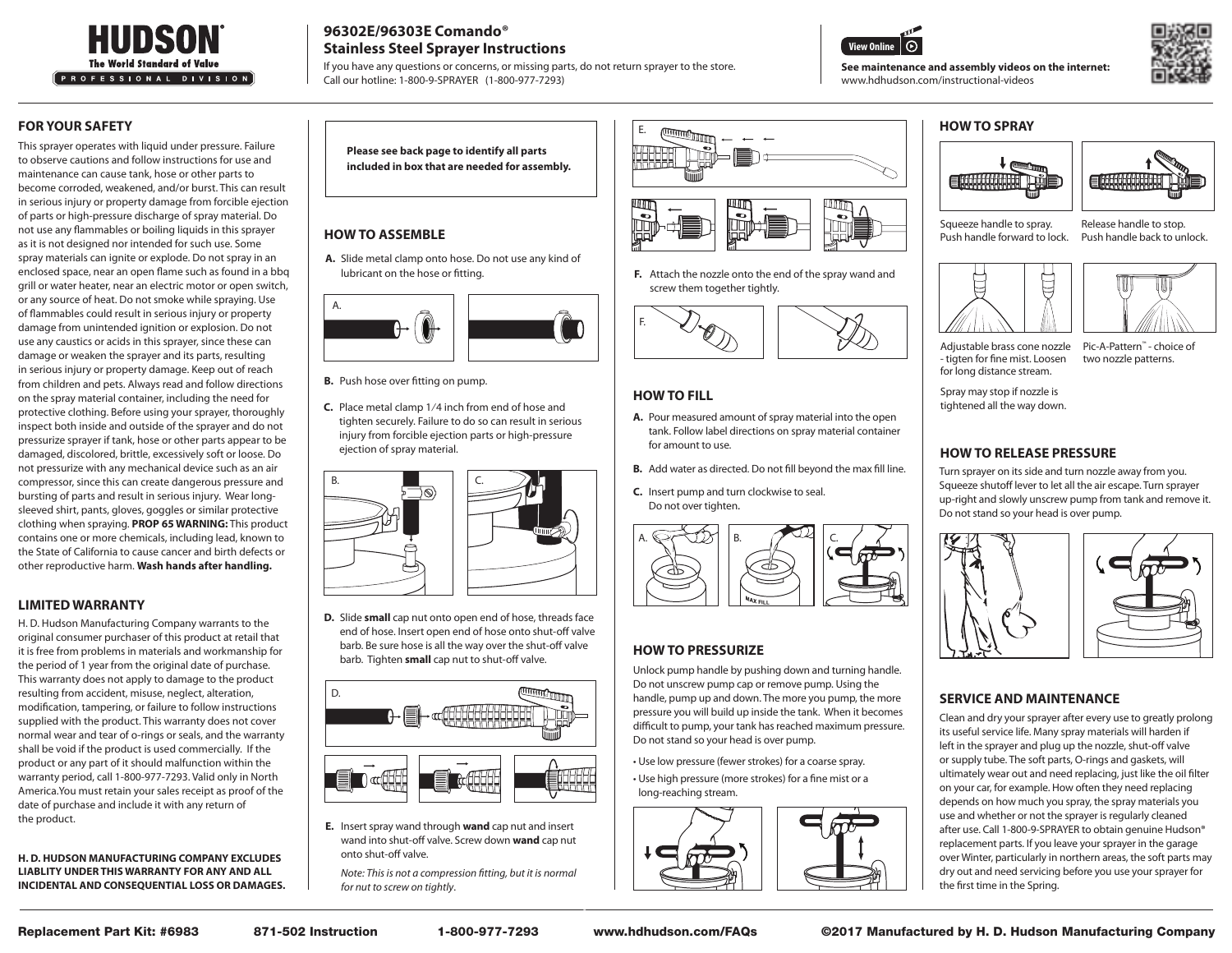

# **96302E/96303E Comando® Instrucciones del Aspersor de Acero Inoxidable**

Si vous avez des questions, des préoccupations ou s'il y a des pièces manquantes, ne retournez pas le pulvérisateur chez le détaillant! Téléphonez à notre service d'assistance (anglais): 1-800-977-7293





## **POUR VOTRE SÉCURITÉ**

Ce pulvérisateur fonctionne avec du liquide sous pression. Le non-respect des mises en garde et des instructions concernant l'utilisation et l'entretien peut entraîner la corrosion, l'affaiblissement ou l'explosion du réservoir, du tuyau ou d'autres pièces. Cela peut causer des blessures graves ou des dommages matériels en raison de l'éjection de pièces ou d'une décharge à haute pression de matériaux de pulvérisation. Ne pulvérisez pas de liquides inflammables ou bouillants avec ce pulvérisateur, car celui-ci n'est pas conçu pour une telle utilisation. Certains matériaux de pulvérisation peuvent s'enflammer ou exploser. Ne pulvérisez pas de liquide dans une pièce fermée, à proximité d'une flamme, comme celle d'un barbecue ou d'un chauffe-eau, d'un moteur électrique ou d'un interrupteur ouvert, ni près de toute source de chaleur. Ne fumez pas pendant la pulvérisation. La pulvérisation de liquides inflammables pourrait causer des blessures graves ou des dommages matériels en raison d'un allumage ou d'une explosion involontaire. N'utilisez pas de liquides corrosifs ou acides dans ce pulvérisateur, car ces produits peuvent endommager ou affaiblir le pulvérisateur et ses pièces, entraînant des blessures graves ou des dommages matériels. Tenez l'appareil hors de la portée des enfants et des animaux. Lisez et suivez toujours les instructions inscrites sur le contenant des matériaux de pulvérisation, et d'utilisation y compris les recommandations relatives au port de vêtements protecteurs. Avant d'utiliser votre pulvérisateur, inspecter attentivement l'intérieur et l'extérieur du pulvérisateur et ne pas mettre sous pression, si le réservoir, le boyau ou d'autres pièces paraissent endommagés, décolorés, fragiles, excessivement mous ou relâchés. Ne pas mettre sous pression à l'aide de quelque dispositif mécanique, tel un compresseur à air; cette procédure risquerait de provoquer une dangereuse élévation de pression et l'explosion des pièces et provoquer de graves blessures. Porter une chemise à manches longues, pantalons, gants, lunettes de sécurité ou même des vêtements de protection lorsque vous la pulvérisation.

## **GARANTIE LIMITÉE**

Garantie limitée H. D. Hudson Manufacturing Company garantit à l'acheteur initial de ce produit chez un détaillant que le produit ne présentera aucun problèmes de matériaux ou de fabrication pour une période de 1 an à partir de la date d'achat initiale. La présente garantie ne couvre pas les dommages résultant d'un accident, d'un usage inapproprié, d'une négligence, d'une modification, d'une manipulation inadéquate ou du non-respect des instructions fournies avec le produit. La présente garantie ne couvre pas l'usure normale des joints toriques et des joints, et elle sera annulée si le produit est utilisé à des fins commerciales. En cas de défaillance du produit ou d'une pièce durant la période de garantie, téléphonez au 1-800- 977-7293. É.-U. seulement. Les garanties à l'étranger peuvent varier.

**HD. HUDSON MANUFACTORING COMPANY XLUT DE CETTE GARANTIE TOUTE RESPONABILITÉ POUR PERTES ET DOMMAGES FORTUITS ET INDIRECTS, EN LEUR TOTALITÉ ET QUELS QU'ILS SOIENT.**

**Veuillez consulter la dernière page pour identifier toutes les pièces comprises dans la boîte qui sont nécessaires à l'assemblage.**

## **ASSEMBLAGE**

A. Glisser les agrafes métalliques sur le tuyau Ne pas utiliser de lubrifiant sur le tuyau ou le raccord.



**B.** Pousser le tuyau sur le raccord de la pompe.

Placer les agrafes métalliques à 1/4 po de l'extrémité du **C.** tuyau et serrer fermement. Tout manquement à cette procédure peut entraîner des blessures graves causées par l'éjection violente de pièces ou une décharge de forte pression du liquide de pulvérisation.



D. Insérer le petit écrou-capuchon sur l'extrémité ouverte du tuyau en orientant les filets vers l'extrémité du tuyau. Insérer l'extrémité ouverte du tuyau sur le raccord cannelé de la soupape d'arrêt. S'assurer que le tuyau se retrouve complètement par-dessus la partie cannelée de la soupape d'arrêt. Visser le **petit** écrou-capuchon sur la soupape d'arrêt.



E. Insérer la **rallonge** de pulvérisation dans l'écroucapuchon de la rallonge et insérer la rallonge dans la soupape d'arrêt. Vissez l'écrou-capuchon de la **rallonge**  sur la soupape d'arrêt.

Remarque: Il ne s'agit pas d'un raccord à compression, mais il faut tout de même serrer l'écrou fermement.





**F.** Fixer la buse sur l'extrémité de la rallonge de pulvérisation et les visser fermement ensemble.



#### **REMPLISSAGE**

- **A.** Versez la quantité mesurée de matériaux de pulvérisation dans le réservoir ouvert. Suivez les instructions inscrites sur l'étiquette du contenant du matériau à pulvériser pour connaître la quantité à utiliser.
- **B.** Ajoutez de l'eau selon les indications. Ne remplissez pas le réservoir au-delà de la ligne de remplissage.
- **C.** Remettez la pompe en place et tournez-la suffisamment pour assurer l'étanchéité, sans trop serrer.



## **MISE SOUS PRESSION**

Déverrouillez la poignée de la pompe en appuyant vers le bas et en tournant. Ne dévissez pas le bouchon de la pompe et ne retirez pas la pompe. Pompez au moyen de la poignée. Plus vous pompez, plus la pression augmente dans le réservoir. Lorsque le pompage devient difficile, la pompe a atteint sa pression maximale. Ne placez pas votre tête au-dessus de la pompe.

• Utilisez une faible pression (pompage de courte durée) pour obtenir une pulvérisation dont l'étendue est large.

• Utilisez une pression élevée (pompage d'une durée supérieure) pour obtenir une pulvérisation fine ou un jet de longue portée.



## **PULVÉRISATION**

**Visionnez des vidéos concernant l'entretien et l'assemblage sur le web:** www.hdhudson.com/instructional-videos



Relâchez la poignée pour arrêter. Pousser la poignée vers l'arrière pour

déverrouiller.

Serrez la poignée pour pulvériser. Pousser la poignée vers l'avant pour verrouiller.





Buse à jet en cône en laiton ajustable – Serrer pour une vaporisation fine. Déserrer pour un jet longue distance.

Système à deux buses Pic-A-Pattern™ avec choix de deux types de buses en éventail.

Lorsqu'on serre complètement la buse à jet en éventail, il se peut que le jet s'arrête.

## **ÉVACUATION DE LA PRESSION**

 Posez le pulvérisateur sur le côté et éloignez la buse de vous. Serrez le levier ou mettez le bouton à « ON », et laissez tout l'air s'échapper. Remettez le pulvérisateur à l'endroit, dévissez lentement la pompe du réservoir et retirez-la. Ne placez pas votre tête au-dessus de la pompe.



## **SERVICE ET ENTRETIEN**

Nettoyez et séchez le pulvérisateur après chaque utilisation afin de prolonger de manière significative sa durée de vie. Bon nombre de matériaux de pulvérisation durcissent lorsqu'ils sont laissés dans l'appareil et bouchent la buse, le robinet ou le tuyau d'alimentation. Les pièces souples, les joints toriques et les joints finiront pas s'user et devront être remplacés, tout comme le filtre à huile de votre voiture, par exemple. Les remplacements dépendent de la fréquence d'utilisation du pulvérisateur, des matériaux de pulvérisation que vous utilisez et de la fréquence des nettoyages après l'utilisation. Composez le 1-800 9-SPRAYER pour obtenir de véritables pièces de remplacement Hudson. Si vous laissez le pulvérisateur dans le garage en hiver, notamment dans les régions nordiques, les pièces souples pourraient se dessécher et avoir besoin d'un entretien avant que vous utilisiez le pulvérisateur au printemps pour la première fois.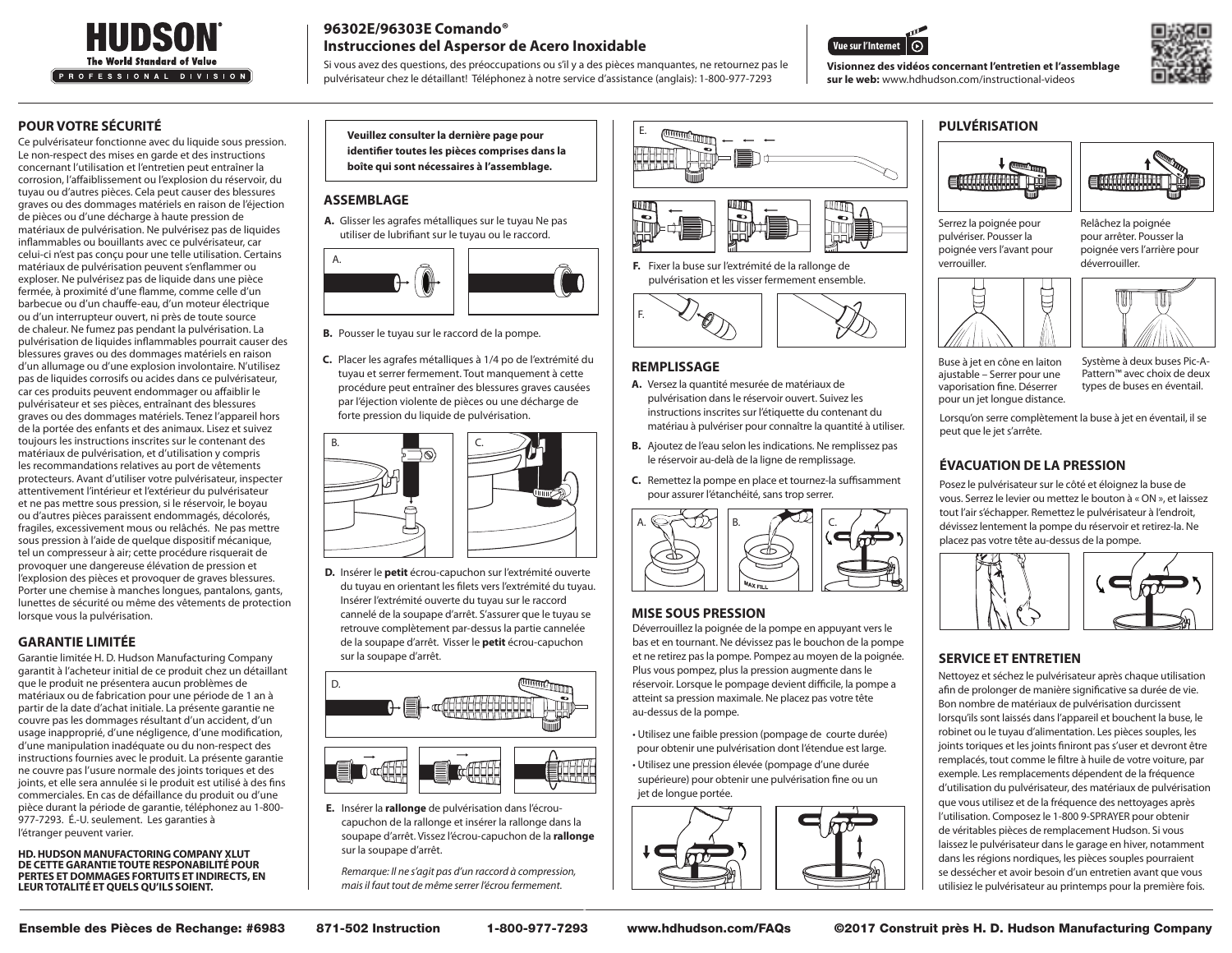

# **96302E/96303E Comando® Instructions pour le Arroseur en Acier Inoxydable**

Si tiene preguntas o inquietudes, o si le faltan piezas, no devuelva el rociador a la tienda. Llame a Nuestra Línea Directa (Solomente Habla Inglés): 1-800-9-SPRAYER (1-800-977-7293)



www.hdhudson.com/instructional-videos



#### **PARA SU SEGURIDAD**

Este rociador funciona con líquido a presión. Si no sigue las precauciones ni las instrucciones de uso y mantenimiento, el tanque, la manguera u otras piezas del rociador pueden corroerse, debilitarse o estallar. Esto puede resultar en lesiones graves o daños a la propiedad debido a la eyección forzosa de piezas o descarga de material de chorro a alta presión. No vierta líquidos inflamables o a temperaturas de ebullición en este rociador ya que no está diseñado para ese uso. Algunos materiales de chorro pueden encenderse o explotar. No rocíe en espacios cerrados, cerca de llamas expuestas como las de una parrilla o un calentador de agua, cerca de motores eléctricos, de interruptores ni de ninguna fuente de calor. No fume mientras usa el rociador. El uso de productos inflamables puede ocasionar lesiones graves o daños a la propiedad debido al encendido o explosiones accidentales. No use componentes cáusticos ni ácidos en el rociador porque pueden dañar o debilitar el rociador y sus piezas y provocar lesiones graves o daño a la propiedad. Manténgase fuera del alcance de los niños y las mascotas. Lea y siga las instrucciones del envase del material a rociar, incluyendo las recomendaciones relativas al uso de ropa de protección. Antes de utilizar su aspersor, inspeccione detenidamente tanto el interior como el exterior del aspersor y no comprima aire, si el tanque, la manguera u otras piezas aparecen dañadas, descoloridas, frágiles, excesivamente blandas o flojas. No comprima aire con cualquier dispositivo mecánico, como un compresor de aire; se puede crear una elevación peligrosa de presión, reventar las partes y provocar lesiones graves. Usar una camisa de manga larga, pantalones, guantes, gafas y ropa de protección similares cuando se rocía. **PROPOSICIÓN 65 DECLARACIÓN:** La manipulación del material de latón y otros químicos está en este producto, un químico sabido al estado de California para causar los defectos de nacimiento. **Lávese sus manos después de que usted utilice.**

## **GARANTÍA LIMITADA**

La garantía limitada de H. D. Hudson Manufacturing Company garantiza al comprador original del producto a un minorista que este producto está libre de problemas en los materiales o de la mano de obra durante 1 año desde la fecha de compra original. Esta garantía no se aplica en caso de daños al producto resultantes de accidente, uso indebido negligencia, alteraciones, modificaciones o manipulación, o por no haber seguido las instrucciones proporcionadas con el producto. Esta garantía no cubre el deterioro o desgaste de juntas tóricas o sellos, y se anulará si el producto se usa con fines comerciales. Si el producto o alguna de sus piezas presentara fallas durante el período de garantía, llame al 1-800-977-7293. Sólo en EE.UU. Las garantías internacionales son diferentes.

**H.D. HUDSON MANUFACTURING COMPANY ECLUYE TODA RESPONSABILIDAD BAJO ESTA GARNATIA POR TODA PERDIDA O SANO INDIRECTORS.**

**En la contraportada se indican todas las piezas incluidas en la caja que son necesarias para el ensamble.**

## **INSTRUCCIONES DE ENSAMBLADO**

A. Deslice la abrazadera metálica sobre la manguera. No aplique ningún tipo de lubricante en la manguera ni la conexión.



**B.** Empuje la manguera sobre la conexión de la bomba.

C. Coloque la abrazadera metálica a 1/4 de pulgada del extremo de la manguera y apriete firmemente. De lo contrario, pueden producirse lesiones graves si las piezas salen despedidas con fuerza o en caso de expulsión a alta presión de material atomizado.



**D.** Deslice la tuerca ciega **pequeña** sobre el extremo abierto de la manguera con la rosca hacia el extremo de la manguera. Inserte el extremo abierto de la manguera sobre el conector de la válvula de corte. Verifique que la manguera esté insertada por completo sobre el conector de la válvula de corte. Apriete la tuerca ciega **pequeña** en la válvula de corte.



E. Inserte la **pipeta** de atomización en la tuerca ciega de la pipeta e inserte la pipeta en la válvula de corte. Atornille la tuerca ciega de la **pipeta** en la válvula de corte.

Nota: Esta no es una conexión de compresión, pero es normal que la tuerca quede atornillada de forma apretada.



**F.** Coloque la boquilla en el extremo de la pipeta de atomización y atornille bien ambos elementos.



#### **INSTRUCCIONES DE LLENADO**

- A. Vierta la cantidad medida de líquido de chorro en el tanque abierto. Siga las indicaciones de la etiqueta del envase del material de chorro para verter la cantidad apropiada.
- B. Agregue agua según se indique. No exceda la línea de llenado máxima.
- **C.** Vuelva a colocar la bomba y gírela hasta que quede sellada en su lugar.



## **INSTRUCCIONES DE PRESURIZACIÓN**

 Para destrabar la manija de la bomba, presiónela hacia abajo y gírela. No quite el capuchón de la bomba ni la bomba. Con la manija, bombee hacia arriba y hacia abajo. Mientras más bombee, generará más presión dentro del tanque. Cuando se vuelva difícil bombear, habrá alcanzado la presión máxima del tanque. No ubique la cabeza sobre la bomba.

• Use menos presión (menos movimientos) para obtener un chorro más grueso.

• Use más presión (más movimientos) para lograr un rocío fino o un chorro de largo alcance.



### **INSTRUCCIONES DE ROCIADO**





Apriete la manija para atomizar. Empuje la manija hacia adelante para bloquear.

Libere la manija para dejar de atomizar. Empuje la manija hacia atrás para desbloquear.





Boquilla cónica ajustable de latón. Apriete para aplicar una para aspersión fina. Afloje para aplicar un chorro de larga distancia.

Pic-A-Pattern™- Sistema de doble boquilla con opción de dos formatos de boquilla de abanico.

Si ajusta la boquilla de ventilación por completo, puede que la aspersión se detenga por completo.

## **INSTRUCCIONES PARA LIBERAR PRESIÓN**

 Gire el rociador hacia un lado y gire la boquilla alejándola de usted. Apriete la palanca o presione el botón en la posición de apertura y deje escapar todo el aire. Sostenga el rociador en posición vertical y desenrosque la bomba del tanque lentamente hasta sacarla. No ubique la cabeza sobre la bomba.



#### **MANTENIMIENTO Y SERVICIO**

Limpie y seque el rociador después de cada uso para prolongar su vida útil de manera considerable. Muchos materiales de chorro se endurecen si quedan en el rociador y obstruyen la boquilla, la válvula de cierre o la tubería de suministro. Las partes blandas, las juntas tóricas y las juntas planas se desgastarán y deberán ser reemplazadas al igual que, por ejemplo, el filtro de aceite de su auto. La frecuencia de reemplazo dependerá de cuánto rocíe, del material de chorro que use y si limpia el rociador después de cada uso. Llame al 1-800-9-SPRAYER para obtener piezas de repuesto originales de Hudson. Si deja el rociador en el garaje durante el invierno, en especial en el norte, las piezas blandas pueden secarse y necesitar mantenimiento antes de que use el rociador por primera vez en primavera.

Kit de Piezas de Repuesto: #6983 871-502 Instrucción 1-800-977-7293 www.hdhudson.com/FAQs ©2017 Manufacturado por H. D. Hudson Manufacturing Company